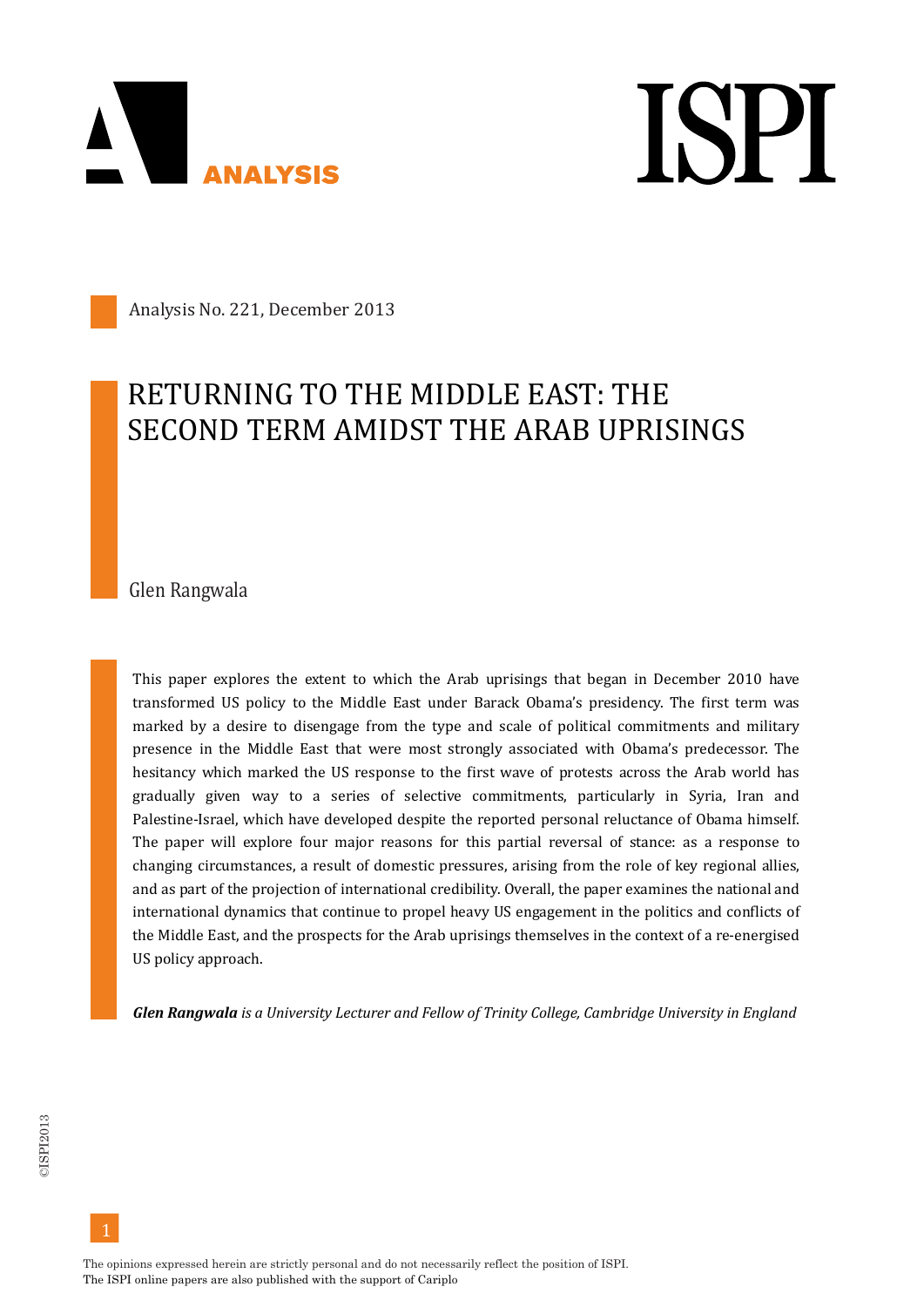### AN I **ANALYSIS**

# **ISPI**

#### A shifting focus in foreign policy

Perhaps the most significant reversal of US policy over the period of President Barack Obama's time in office, and certainly its most striking shift in foreign policy, has been from a position of calculated detachment from the affairs of the Middle East to a full-scale re-engagement across the range of policy tools. This shift has come in the context of the uprisings across the Arab world that began in December 2010, but was not an immediate reaction: it was only towards the end of President Obama's first term of office that the Middle East starting drawing the US administration decisively back in to its orbit. This paper reviews and evaluates four reasons that have commonly been given for this alteration in US policy, and looks to the consequences in the region of a re-energised US approach.

First, though, it is necessary to appreciate the extent to which there was a deliberate attempt from 2009 to extract the US from many of its prior Middle Eastern entanglements. The president took office in the 'midst of crisis', as he put it at the start of his 2009 Inauguration Address, with the prospects for the US economy highly uncertain: from the start, ensuring economic recovery was an overriding priority. So when the President offered Hillary Clinton the position of Secretary of State in November 2008, he explicitly warned her that he would not be able to devote much attention to foreign policy, and that his focus would be on domestic policy1. This reflects the reduced priority that foreign affairs were given from the outset of the first Obama administration compared with its predecessors.

Even within this newly reduced sphere of foreign policy, the commonly voiced objective of subjecting the US's relations with the rest of the world to a 'reset' pointed to a move towards policies directed more to emerging powers – particularly in East Asia – rather than the web of alliances and enmities built up over the decades in the Middle East. Bringing the military presence in Iraq to an end had been a key campaign pledge for the new president, although one that had been set in train by his predecessor. The perceived negative legacy not just of the Bush administration in the region, but the extent to which many recent presidencies had come unstuck through events in the Middle East – Carter with the Iran hostage crisis, Reagan with Iran-Contra scandal, and Clinton with the failed attempt at peacemaking that ended with the second Palestinian intifada – cannot but have left the new president with a sense that there was little reliably to be gained through devoting foreign policy energies to this unpredictable region.

*Perhaps the most significant reversal of US policy over the period of President Barack Obama's time in office, and certainly its most striking shift in foreign policy, has been from a position of calculated detachment from the affairs of the Middle East to a full‐scale re‐engagement across the range of policy tools*

*Even within this newly reduced sphere of foreign policy, the commonly voiced objective of subjecting the US's relations with the rest of the world to a 'reset' pointed to a move towards policies directed more to emerging powers – particularly in East Asia – rather than the web of alliances and enmities built up over the decades in the Middle East*

<sup>1</sup> Joint interview with Secretary Clinton and President Obama, '60 minutes', CBS News, 27 January 2013, http://www.cbsnews.com/video/watch/?id=50139849n, at 7.28-7.46.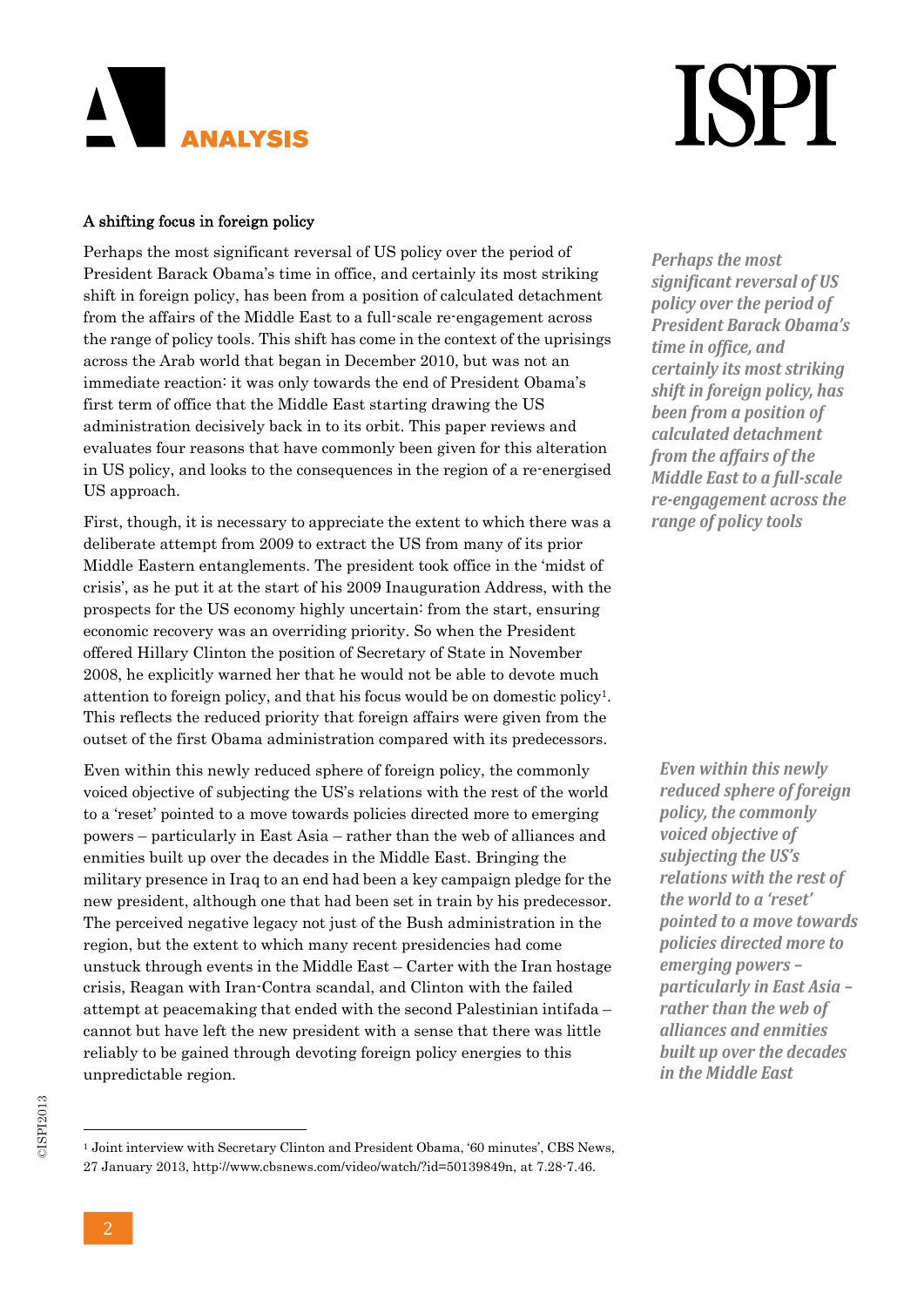

### ISPI

The foreign policy focus on the Middle East upheld by many past presidents was therefore replaced with a turn to emerging powers, particularly apparent in the pivot to East Asia, the oft-repeated reference to rebalancing the US's foreign policy, and the proclamation of 'America's Pacific Century'2. In the National Security Strategy of the new administration, released in May 2010, the discussion of the Middle East was relegated to a short section buried midway through the report. The discussion of national security instead began distinctively with an account of building resilience within US borders, and the strategic conception was focused on the importance of alliances and relationships with other global centres of influence – in which there was only a passing reference to the countries of the Middle East3.

The Middle East did not disappear from the agenda of the administration: the Cairo speech of June 2009, on the need for a 'new beginning' in relations between the US and Muslims, was one of the most high profile foreign policy moments for the president during his first term. But absent from this and other foreign policy statements was the claim to some form of leadership in the region, of the sort that was most associated with the George W. Bush presidency: the administration sought to avoid staking its own credibility upon projects that fundamentally relied upon others for their take-up. Instead, there was sympathy to the prospect of using a regional power, particularly Turkey, to fill what was perceived as a potential leadership vacuum4. The Cairo speech marked the president's one of only two visits to the Middle East during his first term of office, the other being to Iraq earlier in the same year.

This reduced priority on foreign policy and the refocusing within foreign policy away from the Middle East during the first years can be contrasted with an increasingly assertive tone that developed from 2011. Libya firstly and then Syria, Egypt, Israel-Palestine and Iran have all been subjects of detailed policy pronouncements since then. The time commitment and diplomatic resources expended on the Middle East have again become considerable: in Secretary of State John Kerry's first nine months in office in 2013, he made eight different trips to the Middle East. This compares with one trip to China and Indonesia, two to Japan and none to Australia during the same period: the Pacific tilt was no more. President Obama's speech to the General Assembly in September 2013 also illustrates this shift of focus: almost the entirety of the 50-minute speech was devoted to the Middle East, with Syria, Iran, the Israel-Palestine conflict, Egypt and

*The discussion of national security instead began distinctively with an account of building resilience within US borders, and the strategic conception was focused on the importance of alliances and relationships with other global centres of influence – in which there was only a passing reference to the countries of the Middle East*

*Libya firstly and then Syria, Egypt, Israel‐Palestine and Iran have all been subjects of detailed policy pronouncements since then. The time commitment and diplomatic resources expended on the Middle East have again become considerable: in Secretary of State John Kerry's first nine months in office in 2013, he made eight different trips to the Middle East*

<sup>2</sup> H. CLINTON, America's Pacific Century, «Foreign Policy», November 2011, pp. 56-63.

<sup>3</sup> B. OBAMA, The National Security Strategy of the United States of America, May 2010, pp. 24-26 and p. 45.

<sup>4</sup> F.A. GERGES, The Obama approach to the Middle East: the end of America's moment?, «International Affairs», vol. 89, no. 2, 2013, pp. 316-18.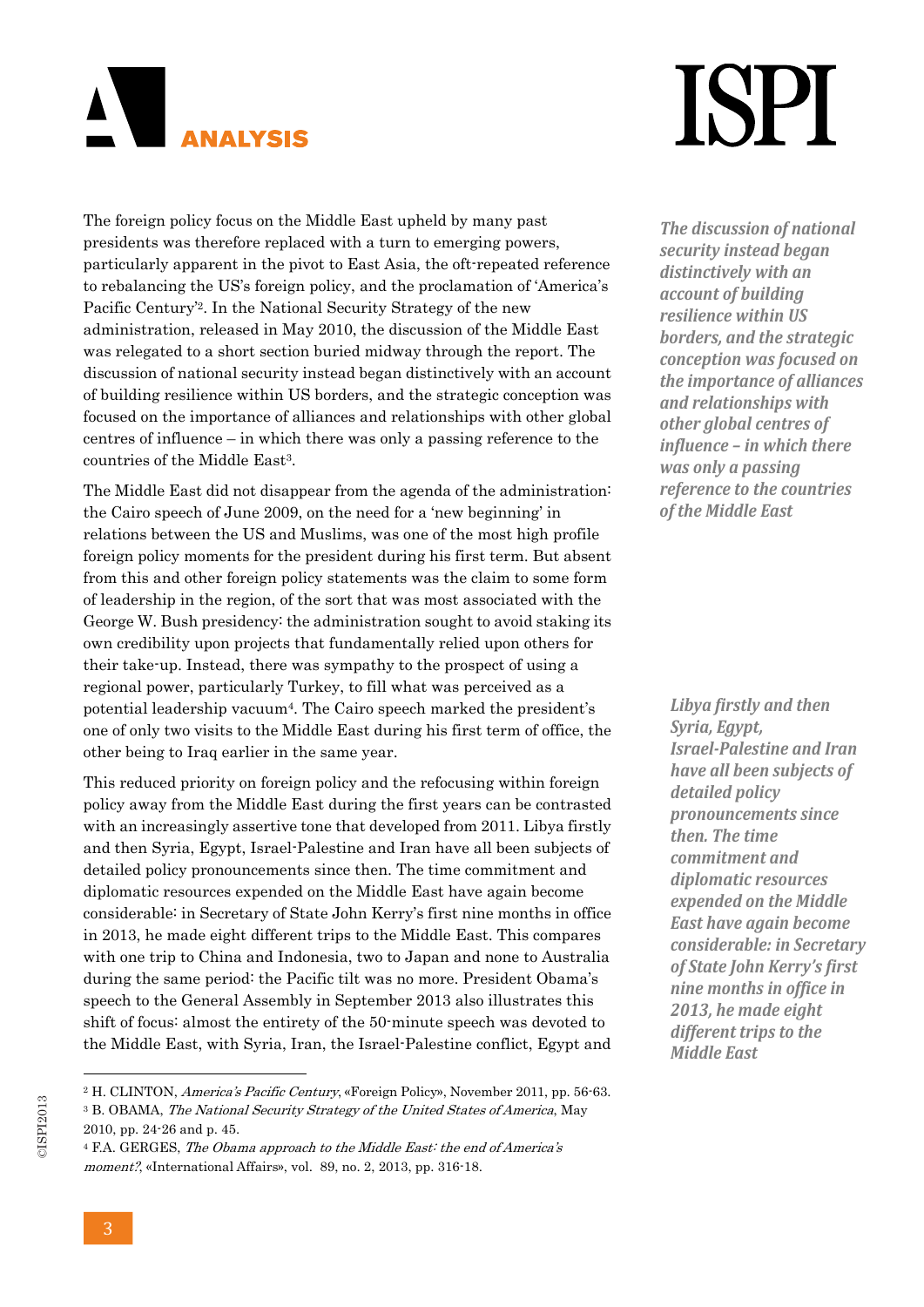

Libya each discussed in detail. The rest of the world was mentioned only in passing: Mali, Kenya, the 'Pacific region' and, surprisingly briefly, Afghanistan and Pakistan, were each mentioned once. By 2013, therefore, US foreign policy had doubled back upon itself and returned to the Middle East. The question is: why?

#### Explaining the reversal

Published commentary and analysis on the foreign policy challenges of the second Obama term has tended to monocausal explanations of the reasons why the Middle East is once again centre stage.<sup>5</sup> These explanations can be grouper into four categories. First, the unforeseen political dynamics of the Middle East, principally the Arab Uprisings, are seen by many as compelling the US administration to renew its engagement with the Middle East. Secondly, some have argued that domestic interests and the changing composition of the foreign policy team have pushed a reluctant president back into an activist Middle East-centred foreign policy. Thirdly, the key role of US allies within the Middle East in propelling re-engagement has been highlighted by many commentators. Finally, the administration is characterised by some analysts as responding to a perceived decline in the international standing of the US that came from a foreign policy that no longer asserted a global leadership role. Although these explanations are complementary, the relative weight of each of them matters in understanding the dynamics of US foreign policy, and the extent to which the Middle East's place in that policy is a resilient one.

The most uncomplicated explanation of the renewed focus on the Middle East comes from the extent of regional turbulence. As Obama's first term began in 2009, there were few signs or predictions of significant political change. Civil strife in Iraq was in abeyance; the hawkish shift in Israeli politics, coupled with a divided Palestinian administration, meant that no progress in peace talks would be possible; the stalemate in Lebanese politics endured; and across the region, authoritarian governments seemed to be without serious domestic challengers. The only arena in which significant change could be seen as likely at the time was in Iran, but the controversial outcome of the presidential election in 2009 and the marginalisation of the Green Movement, put an end to hopes that US-Iranian relations would improve during the next four years. At the

*The only arena in which significant change could be seen as likely at the time was in Iran, but the controversial outcome of the presidential election in 2009 and the marginalisation of the Green Movement, put an end to hopes that US‐Iranian relations would improve during the next four years*

## **ISPI**

<sup>5</sup> Examples can be found in the contributions made at a Brookings Institute panel by S. ÖZEL, T. WITTES and R. KAGAN, which roughly correspond to the second, third and fourth explanations respectively: 'U.S. global leadership in the second Obama administration: priorities and realities', Washington, DC, 11 October 2013, at: http://www.brookings.edu/events/2013/10/11-us-global-leadership-in-second-obama-ad ministration-priorities-realities.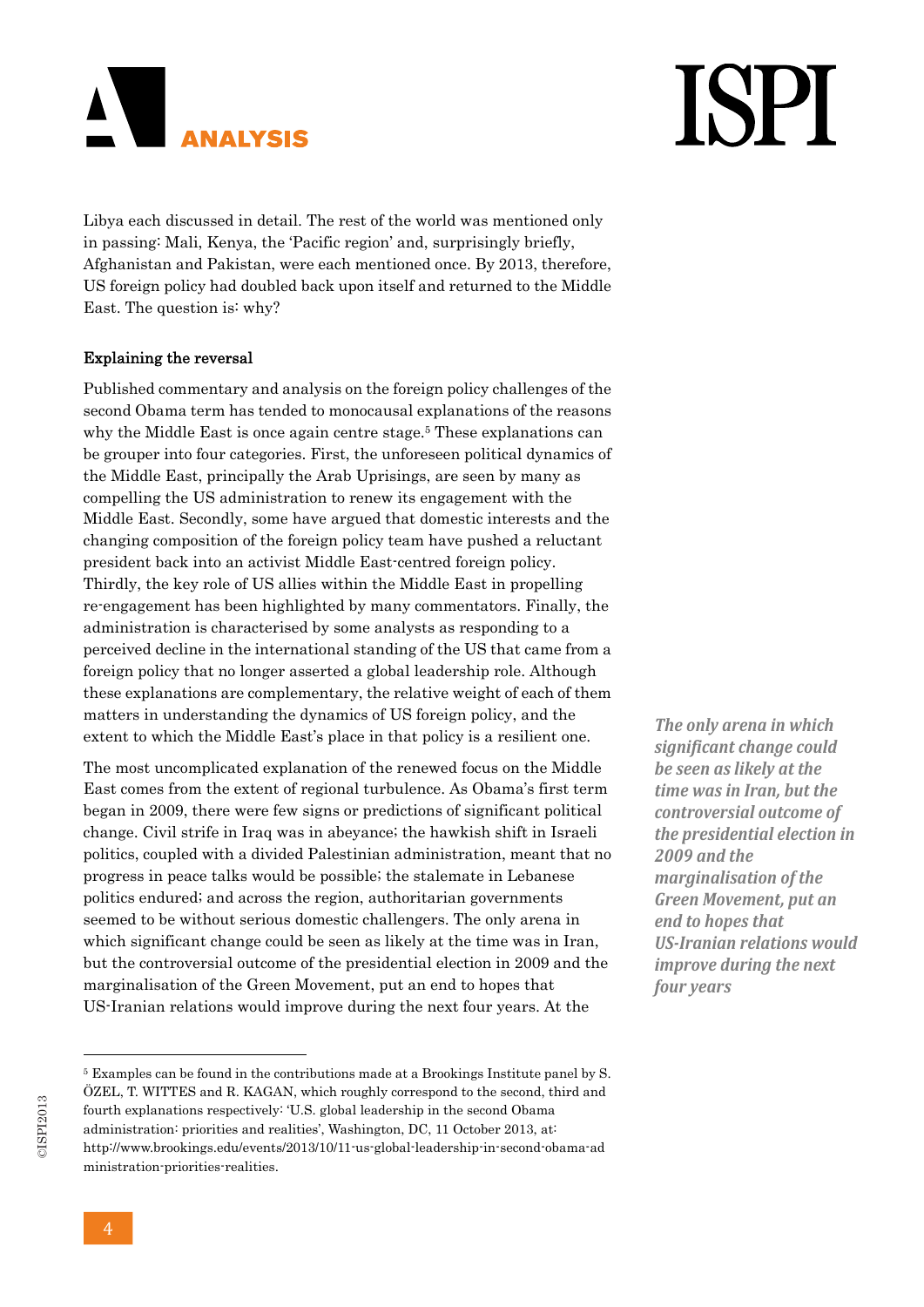### AN I **ANALYSIS**

## **ISPI**

time, new headline policies about the Middle East would be seen as having few prospects for success.

The uprisings across the region from December 2010 created and empowered a new set of political actors, resulting both in unforeseen opportunities for influence and new security threats. The militarisation of the uprisings and the governmental response in Libya and later in Syria created the spectre of a regional security crisis that would spiral out of control without attention from external political actors. The refocusing of US attention on the Middle East can be seen therefore as a direct response to the new situation there, with the US helping in the creation of a new political order, one that would conform to US interests and values, out of a turbulent and unpredictable setting.

Although it is clear that political change in the region has been the basis for renewed US engagement, by itself it cannot explain the shift in US focus. There is no straightforward way in which the uprisings and conflicts of the Middle East were more worthy of the highest level of attention from the US than, for example, the crisis in the Sahel, the changing parameters of the conflicts in the Horn of Africa and the Great Lakes, or the invigorated confrontation over sovereignty claims in the East and South China Seas. All of these disputes have regional, and potentially global, security implications, and all of them have been subject of external military involvement and diplomatic brokerage, including by the US. And yet none of them have generated the sort of political attention devoted by the US administration to the Middle East since 2011.

The difficulty in understanding US foreign policy purely as a set of responses to external events prompts many instead to look to domestic politics, especially popular sentiments, pressure groups, economic lobbies and the personnel within the administration to explain why policy shifts occur. On this range of issues, there are factors that are clearly relevant. The politicisation of Middle East during the re-election campaign, including strained relations with Israel and particularly the killing of four members of the US diplomatic mission in Benghazi, Libya, in September 2012, led to a perception among some voters that Obama's foreign policy was weak and vacillating, notwithstanding the strike against Osama bin Laden the preceding year. The choice of John Kerry, with a high public profile and a reputation for assertiveness, as the new Secretary of State can be seen as a response to this. Critics would allege that Kerry, unlike his predecessor, has a tendency to see his role as confronting public crises on the international stage, an approach which led him to focus on the Middle East, rather than to build America's geostrategic position, which

*The refocusing of US attention on the Middle East can be seen therefore as a direct response to the new situation there, with the US helping in the creation of a new political order, one that would conform to US interests and values, out of a turbulent and unpredictable setting*

*The difficulty in understanding US foreign policy purely as a set of responses to external events prompts many instead to look to domestic politics, especially popular sentiments, pressure groups, economic lobbies and the personnel within the administration to explain why policy shifts occur. On this range of issues, there are factors that are clearly relevant*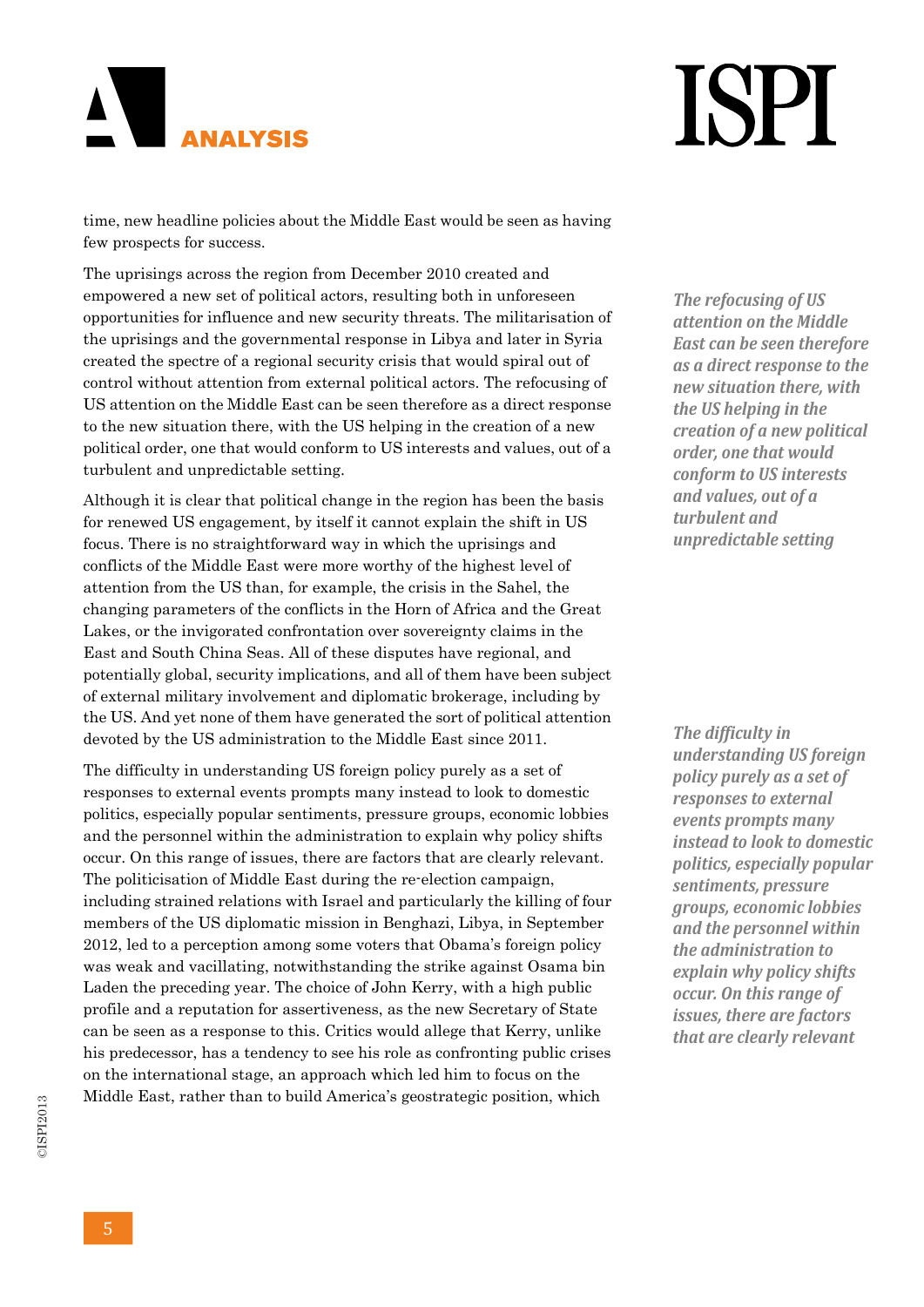

### **ISPI**

would take him instead to East Asia<sup>6</sup>. Both supporters and critics of the new Secretary of State would therefore concur in explaining the higher profile given to Syria and the Israel-Palestine conflict under Kerry than Clinton can be explained by their influence of their personal characteristics.

Explanations centred on domestic politics and personalities have some usefulness in understanding the renewed focus on the Middle East, but they can only go so far. Some second term officials, such as National Security Advisor Susan Rice, appointed in July 2013, remain strong advocates of scaling down commitments in the Middle East, even as those commitments in practice were increasing. US foreign policy had already begun focusing heavily on the Middle East towards the end of the first term; the new foreign policy team did not itself bring about that change. It is also difficult to discern economic motivations for this shift, especially in conditions of a decreasing need for energy imports. Although the uprisings threatened the security of oil exports, particularly from Libya, this was never a specific target of US diplomatic or practical intervention. Foreign policy, as has been the norm in US politics, has little impact on electorate, and it is difficult to attribute greater attention to the Middle East to the effect of domestic lobbies.

Indeed, some of the most strident advocates for a more active US role in the Middle East have not its domestic actors but instead its Middle Eastern allies. Perceived US inaction on Libya in early 2011 and on Syria from mid-2011 resulted in numerous calls from Qatar Saudi Arabia and Turkey (in the case of Syria) for the US to provide military assistance to the anti-regime insurgents, and to consider military intervention itself. After Hassan Rouhani's election as Iran's new president, it was to the US that Israel and many of the Gulf States turned with vigorous lobbying campaigns to forestall any softening of the existing international sanctions regime towards Iran. Many leaders in the region made prominent calls for the US to pronounce on the legitimacy, or the lack thereof, of the ousting of the elected Egyptian President Mohamed Morsi in July 2013. Saudi Arabia's strong support for Egypt's new military-backed government seems to have stimulated Kerry's conciliatory approach towards it, despite initial hostility.

The action of regional allies can be seen as precipitating US attention in a different way. As the conflict in Syria developed, a number of countries that sought the removal of Bashar al-Assad's government provided military assistance to rebel groups. These efforts seem to have been largely uncoordinated, or even competitive, with different insurgent

*Both supporters and critics of the new Secretary of State would therefore concur in explaining the higher profile given to Syria and the Israel‐Palestine conflict under Kerry than Clinton can be explained by their influence of their personal characteristics*

*Indeed, some of the most strident advocates for a more active US role in the Middle East have not its domestic actors but instead its Middle Eastern allies. Perceived US inaction on Libya in early 2011 and on Syria from mid‐2011 resulted in numerous calls from Qatar Saudi Arabia and Turkey (in the case of Syria) for the US to provide military assistance to the anti‐regime insurgents, and to consider military intervention itself*

<sup>6</sup> R.D. Kaplan, Kerry's Middle East obsession, Stratfor Analysis, 25 September 2013, via: http://www.stratfor.com/sample/weekly/kerrys-middle-east-obsession.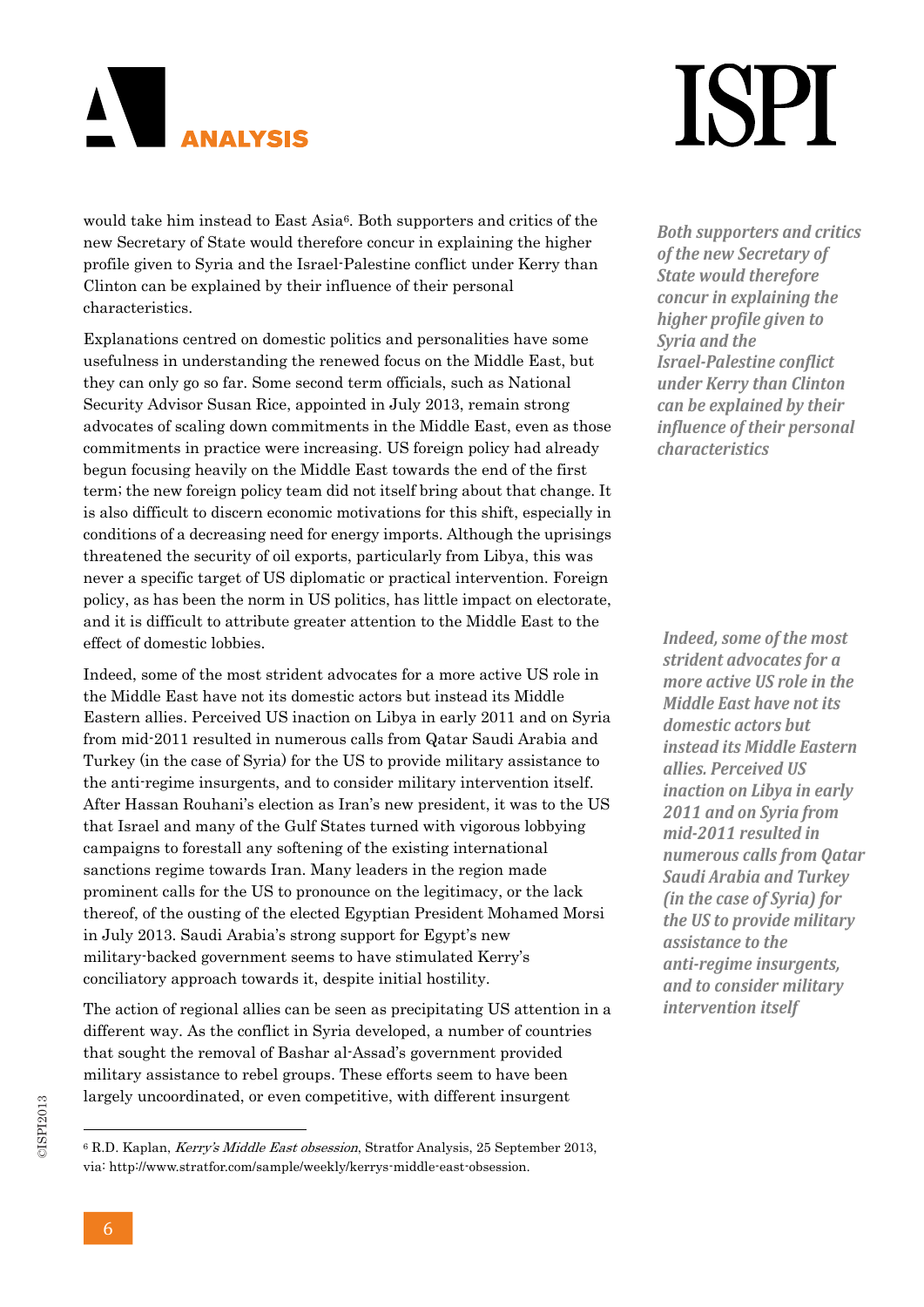

### **TSPT**

groups drawing upon support from external sponsors. The result was a fractious set of rebel movements who by 2012 were sometimes in open conflict with each other. The US was also providing military support to some groups using the name of the Free Syria Army, but had not positioned itself in an overarching coordinating role. The proliferation of funding channels can be seen to have reduced the overall effectiveness of the anti-Assad opposition, prolonging and exacerbating the conflict, and leaving the way open for international jihadi groups to become dominant in some regions of the country. This experience would have indicated to many within the US administration by the end of 2012 that it is hazardous to take a low-key role in a process dominated by the vigorous actions of allies: if problems develop, the major power ends up being sucked into a process that is not of their own making.

The accusation that the tails have been wagging the dog is a familiar one in US foreign policy, and in the cases of how policy was developed to Iran, Egypt and Syria it may well hold true. Nevertheless, the US has previously stood apart from its allies' call for greater involvement, most notably in respect of the Israel-Palestine conflict, whilst retaining a significant role elsewhere in the region. The responsiveness of the US to these calls and stances of its allies itself requires explanation.

For some critics, what has distinguished the period of the first Obama administration was the perceived decline in international credibility that came with its detached approach towards the Middle East. For these critics, it is not its effect on US public opinion, and not only its effect upon its Middle Eastern allies that is at issue. Instead, it is the sense that the reduced role of the US in a region in which it had previously positioned itself as a hegemonic power is emblematic of declining US power on the global stage. It was seen to have little interest in or capacity to direct the troubled transitions, in which established pro-Washington leaders in Yemen, Tunisia and Egypt and an increasingly cooperative leadership in Qadhafi's Libya were all displaced. This in turn had indirect but significant consequences on the US's international standing, in which other countries, including those allied with the US, would have diminished reluctance in challenging US assertions of leadership over collective diplomatic and security ventures. For critics, Obama's first term policy showed that the US's projection of itself as 'the indispensable nation', as Madeleine Albright famously characterised it, was no longer plausible around the world. The reestablishment of an implicit claim to a leadership role in the Middle East in the second term therefore is seen as rectifying the diminishment of global status experienced during the first term.

*For some critics, what has distinguished the period of the first Obama administration was the perceived decline in international credibility that came with its detached approach towards the Middle East. For these critics, it is not its effect on US public opinion, and not only its effect upon its Middle Eastern allies that is at issue*

*Obama's first term policy showed that the US's projection of itself as 'the indispensable nation', as Madeleine Albright famously characterised it, was no longer plausible around the world. The reestablishment of an implicit claim to a leadership role in the Middle East in the second term therefore is seen as rectifying the diminishment of global status experienced during the first term*